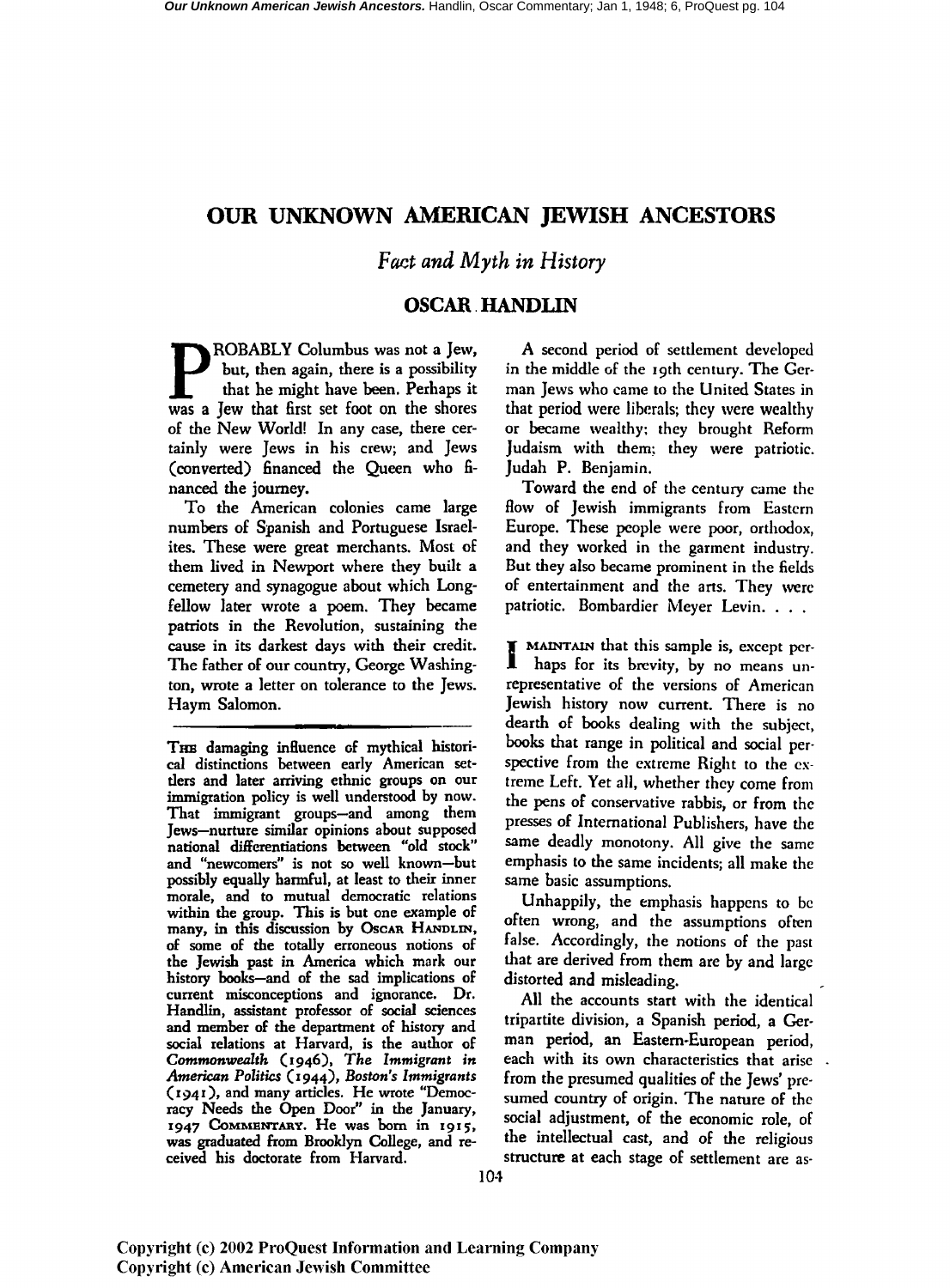sumed to be outgrowths of the national traits brought in successive periods by Jews from different lands.

THE delusion, for instance, that there was a time when the great majority of American Jews were Spanish is a deeply ingrained article of faith for most historians. Yet that notion has descended to our days on the simple, heedless basis of generalization from a few individual names. Of course, there are enough equally prominent, non-lberic names, Haym Salomon for instance, to give pause to the easy generalizers. As a matter of fact, the only serious recent study of an American colonial Jewish community has shown, from the synagogue membership lists, that already in the 18th century a majority of the Jews of New York were either German or Polish.

Nor is the idea of a second, German era, more valid. To begin with, it disregards large and important groups of French and English Hebrews. Even more important is the fact that the implied contrast with the period that follows is dubious. A Jewish traveler who came to New York in 1862 found almost one-half the synagogues there composed of Jews who had originated in Eastern Europe. In Boston there is a reference to a Polish Jewish congregation as far back as the 184o's; and elsewhere, there is enough paral lel evidence to suggest that the 19th century was not as Teutonic in its complexion as has hitherto been assumed.

Furthermore, quite a few individuals and families casually labeled as German by most authors, prove on re·examination to have birthplaces or to have originated in districts that would not now be so considered. If one were to take away the Czechs and the Hungarians, for example, the ranks of the Germans would be very much attenuated; Isaac Mayer Wise, and the Brandeis and Pulitzer families would thus be lost, to mention only three well-known names.

The question of what was a German Jew becomes even more complicated when the problems of nationality, or of nativity, are examined in the light of the political structure of mid-19th-century Europe. In 1850, one must remember, a Jew born in Galicia would give as his place of birth, Austria; one born in Posnan would say his place of birth was Prussia. Among so many, and such diverse Austrians and Prussians, how can one distinguish which are really Polish and which German?

As a matter of fact, if our Galician or Posner Jew had landed in Castle Garden in 1850, it is more than likely that each would have been inscribed in the immigration records as German, just as would have been the case with any Bavarian and any Badener, with most Swiss, and with many Alsatians. That practice reflected the fact that the primary basis of group distinction in the United States before 1880 was either religion or language, and that, of the two, Ian· guage played by far the more important role in the process of group identification and differentiation. If Americans at that time distinguished among Jews at all, they did so on the basis of language. A cursory survey of scattered evidence leads me to the tentative conclusion that any Yiddish-speaking Jew in this country before 1880 would have been classified as German.

If the second period thus loses its exclusively- Germanic quality, the presumptive differences between it and the last fifty years disintegrate. As the economic dislocations that were the seeds of emigration spread eastward, both Jewish and non-Jewish movements out of the domains of the Hapsburgs and the Romanovs mounted rapidly in volume. But the Germans also continued to come, and in numbers no smaller than be· fore, particularly if we compensate in our reckonings for the loss after 1918 of territory by the Central Powers to the successor states. A fresh evaluation of the material would, I am sure, prove that through the past century and a half the sources of immigration were always varied-no less for Jews than for non-Jews. Gradual shifts in emphasis corresponded to the gradual changes in the tides of European migration to the United States, but never disrupted the essential continuity of the How.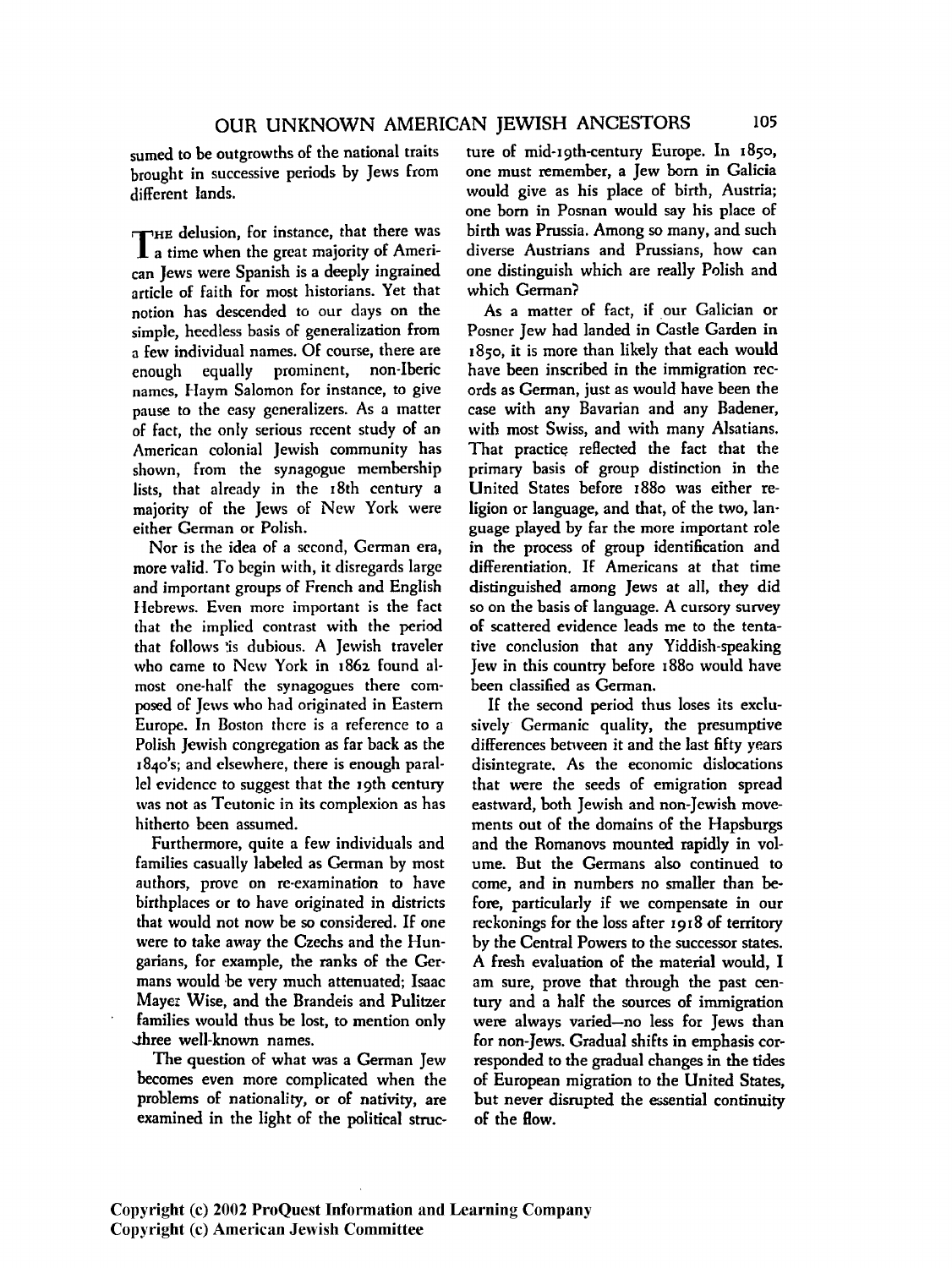**IF THESE familiar "three periods" lack basis**<br>**I** in the actual facts of nativity and nationin the actual facts of nativity and nationality, they are none the less revealing, for they mirror the opinions of Jews already in America about themselves and about their more recently arrived coreligionists. There is a meaningful reason for these divisions, the nature of which becomes clearer by comparison with similar divisions marked out in other American ethnic groups.

Even immigrants who stem from countries with clearly delimited political boundaries make such distinctions. Within many ethnic groups earlier arrivals persistently endeavored to establish a basis for differentiation between themselves and later comers of the same stock. Thus, for instance, the Scotch-Irish attempted to keep themselves apart from the South Irish, the High Germans from the Low Germans (or alternatively, the "grays" from the "greens"), the North from the South Italians, and the Slovaks from the Carpatho-Ruthenians.

Involved in this fragmentation is the desire of people further advanced in adaptation to free themselves of responsibility for the social backwardness of the less advanced "greenhorns." Those who, by length of residence or ease of adjustment, have approached the "native" standards of behavior seek in this manner to purge themselves of the stigmata of foreignness. At the same time, they tend thus to maintain, in fraternal and religious institutions that continue to be used in common, a certain distance between themselves and their social inferiors. I think a case could be made for the argument that those who called themselves Spanish Jews in the 184o's were those who wished to keep apart from the peddlers and petty shopkeepers of these years, just as later the "Germans" were those who wished to separate themselves from the needleworkers of the 189o's.

Approval by those elements in the native population that, for one reason or another, were hostile to foreigners and immigrants, always put a premium upon such differentiations. To the xenophobe, such distinctions seemed a reasonable basis for accepting the American past of an ethnic group while rejeering its living members. The Know-Nothing of 1854 could argue away John Paul Jones and the Hibernians of the 18th century with the explanation that those were Scotch-Irish; and from the premise of a difference between the Scotch~Irish and the Irish, could launch an attack upon the patriotism of the immigrants of his own day. The restrictionist of 1910 could argue against further Jewish immigration, despite Haym Salomon and Judah Touro, because the entrants in the later period were nationallysome would have it, racially-unlike those of the earlier period, i.e. "East European." And the weight of that line of argument grew immeasurably heavier when it was supported by the popular contention that there had been a decisive, radical change in the character of immigration after 1880.

The impulse that .drove some men thus to set themselves apart is worthy of understanding. But it must not obscure the fundamental fact that the stream of Jewish immigration, like that of all Americans, was continuous; and from the first trickles in 1607 until the final damming up in 1924, was nourished by substantially the same diversified sources.

To dear away the outmoded conception of national periods leaves the whole course of Jewish history in the United States without an explanation. With few exceptions, the entire corpus of literature on this subject rests slavishly on that three-ply nationalistic interpretation. But if there were representatives of the Jewries of every country in each era, then specific national properties can be ascribed to no single period. We must rule out references to Spanish traits, to German qualities, to Polish characteristics. And then there is nothing left-except significant problems awaiting significant answers.

In the present state of our information the answers are not yet available. But it may nevertheless be useful to define some of the questions, if only to indicate where our lack of knowledge is most oppressive.

 $\mathbf{A}^{\text{s I}}$  have said, the traditional divisions of the Jewish past in the United States rest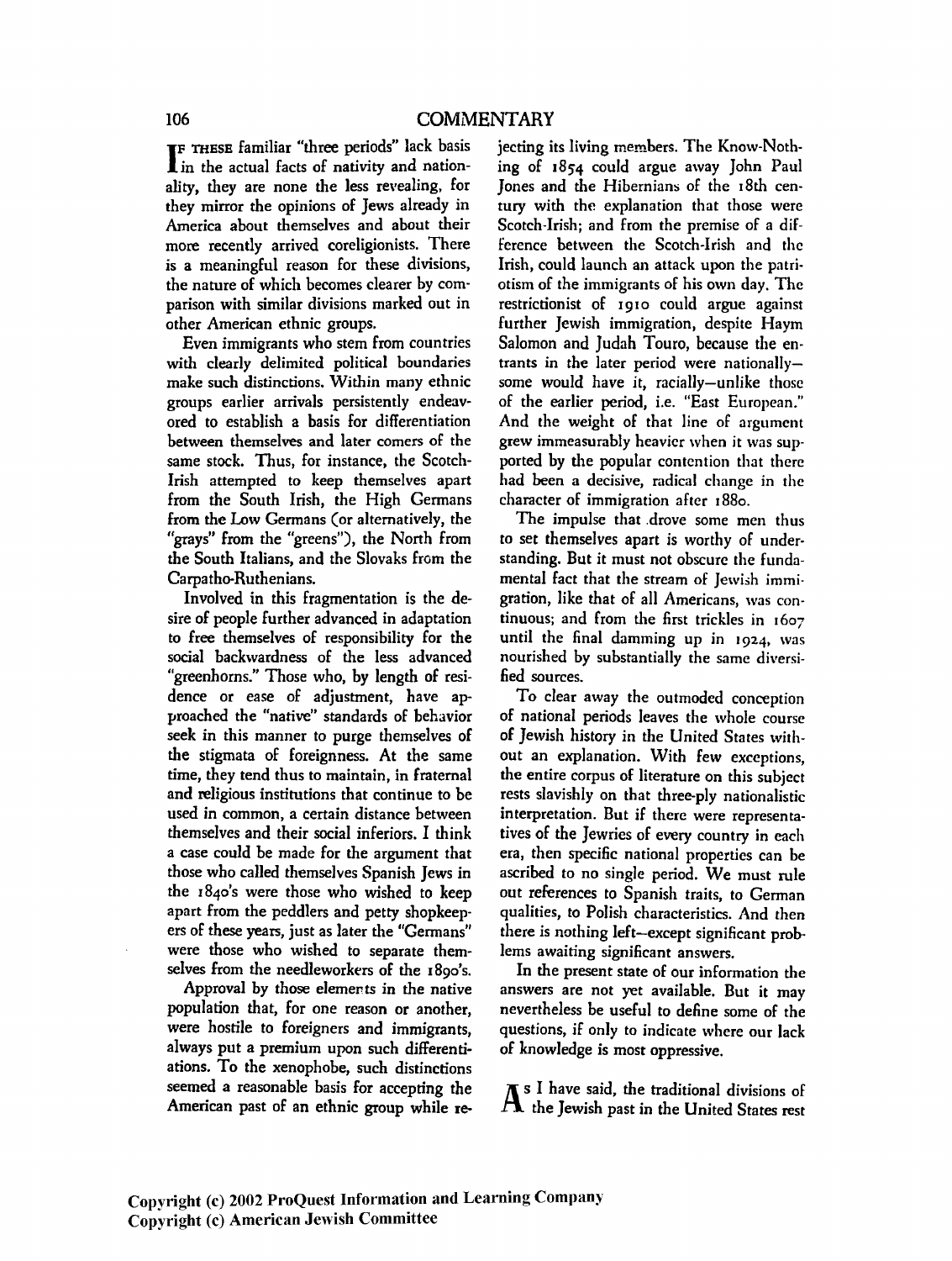on a false basis. Yet the course of settlement was not uniform and uneventful. There were meaningful turning points that remain to be accounted for. The attitude of other Americans toward the Jews has, for instance, altered profoundly from time to time. In the 18th century and in the early 19th century, Christians in this country viewed the Jews not merely with tolerance but with a kind of exaggerated respect. A prevalent belief in the miraculous character of Jewish history and of Jewish survival, as represented in the writings of Hannah Adams, joined with the Christian idea of Israel as a mystery perpetuated in anticipation of the Second Coming, when the conversion of those who had rejected the Savior would herald the day of regeneration. Earnest missionary societies labored to hasten that end; and writers from Cotton Mather down pointed out that the wanderers must be well treated to bring closer the momentous occasion.

Toward the middle of the 19th century, that attitude died out. Instead, Jews were comprehended in the general multi-national **view** of the sources of American culture. They were one with the other diverse groups that were entering the United States; all would contribute to the evolution of a new man, the American.

By 1900, that optimistic picture had begun to fade out. Among some people it gave way to the conviction that the Jews were ineradicably different. "This great Polish swamp of miserable human beings, terrific in its proportions, threatens to draw itself off into our country," wrote a distinguished scientist. Some Americans, on the other hand, accepted the Jews, but with the proviso that they be assimilated to the point at which differences between Jews and non-Jews were no sharper in nature than differences among the various Christian sects.

These mutations in attitude were certainly consequential in the history of Jewish life in America. But we cannot ascribe them to a variance in the nativity of the Jews from period to period, once we have discarded the assumption of successive changes in the national origin of these immigrants. The clue must rather be sought in American society generally.

Similar ramifications in the process of Jewish adjustment in America, once concealed by the old interpretation, are now laid bare. The channels of mobility, for instance, have shifted radically in the course of the last one hundred and fifty years. In the 18th century, the Jews who moved upward in the social scale did so through overseas trade; in the mid·19th century, they resorted to retail business; more recently they have advanced primarily through the professions, and through certain limited forms of industrial entrepreneurship.

Under the old dispensation it was simple to point out that the Spanish Jews were naturally adapted to be merchants, that the Germans had a propensity for business, and the Eastern Europeans for learning *oc* the clothing industry. But the nationalistic pattern simply does not fit, to say nothing of the fact that no one ever troubled to explain what peculiarities in the Spanish character were advantageous in managing ships, what in the German in managing department stores.

The whole problem must be reexamined in terms of the development of the American economy and of the place in it of the Jews.

An analogous situation prevails with regard to the internal structure of the Jewish community. We know practically nothing about the very deep and very real divisions within the Jewish community at any given time. Too often, the premise that all Jewish immigrants at a specific moment originated in the same place fathered the erroneous conclusion that they were all the same and in substantial agreement with each other. A pervasive fog has thus blotted out some of the most fruitful controversies and most productive dissensions in Jewish life.

THREE important developments within the American Jewish community will illustrate the manner in which major problems, long unformulated, need now to be confronted. It seemed obvious to the first writers on the subject that the use of the Sephardic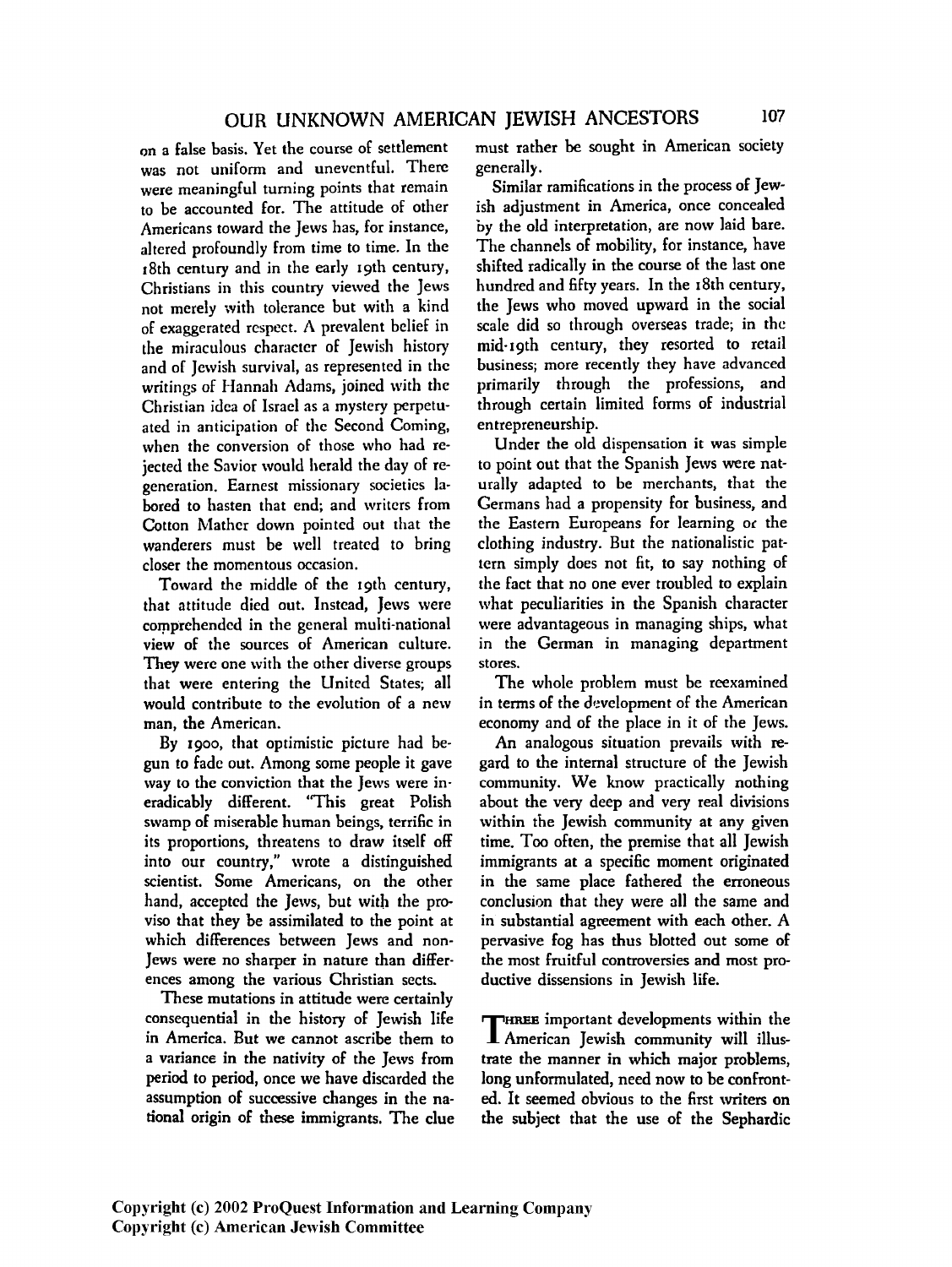*minhag* (order of service) in the 18th cen· tury was the result of the fact that American Jews were Spanish or of Spanish descent. Hyman Grinstein's study of the New York community in that period *(The R:se of tlte Jeunsh Community of New York, 1654-1860,*  Jewish Publication Society of America, 194;), revealed that the Sephardic inHuence originated not in Spain but in the imperial capital, London. In this connection the whole question of the sources of early American Judaism might be worth reopening. A study in the light of the colonial status of the continent, of the absence of a rabbinate or of a learned laity, and of the mixture of men from many lands could not fail to produce illuminating results.

The Reform movement in America has generally been regarded as an importation from Germany, or at least its attractiveness when it took hold has been explained by the German character of the Jews in the United States. Now, Isaac Mayer Wise himself was not a German and, while he may have had some contact with the German movement before he emigrated, he developed his own distinctive ideas only after he came to the United States. In any case, the experience of the congregation in Charleston where there were earlier tentative efforts toward the same end, showed indigenous inHuences working in the general direction of Reform independently of what was happening in Europe.

It is pertinent to note that there were analogous trends in the other immigrant religions. Both the Lutheran and the Catholic churches, for instance, were for long periods divided by controversies over Americanization, controversies which displayed suggestive likenesses to the struggles over Reform Judaism. On the intellectual level, we find the same discussions as to the place of rationalism and ethics as against faith and mysticism. And on the practical level there was the same uneasiness among communicantsimmigrant masses, growing in numbers on one side, and, on the other, the "Americans," fewer but superior in social status.

Certainly there is a most neglected and a

most fertile field for study in the origin and development of these movements. In Juda· ism, as in the other religions, traditional forms slowly adapted themselves to the conditions of the American environment, to contact on free and equal terms with Gentiles, to the challenge of separation of church from state and from education. More generally, it would be fruitful to try to weigh the impact of American inHuences upon a wide variety of Jewish religious forms in the United States. The offices of rabbi and *liazan* are not here what they were across the Atlantic; Conservative Judaism seems to have sprung entirely from conditions local to the United States.

Finally, the history of Zionism may be studied to advantage in the same way. I would not minimize the importance of the European background· of the struggle for a Jewish homeland. Yet in the United States the development of the movement as a popular phenomenon is impressively akin to the activities of other immigrant groups laboring toward similar ends. The Irish battle for independence, the German striving for unity, showed, in America, a high measure of parallelism with Zionism in aspirations, objectives, methods, and even in divided counsels. That may he coincidental. But if we rid ourselves of the notion that Zionism was no more than an importation by Polish Jews, we are likely to perceive that there was, on the contrary, something in the nature of settlement in the New World that rendered immigrants enthusiastic about such causes.

 $\tau$  aus far, I have mentioned problems that **J\_** were specifica1ly Jewish, that is, that were encompassed within the communal functions of the group. These subjects have been written about, although, I think, on the whole badly. But there is a wide range of other matters which have rarely been touched upon. The Jews also lived in a broader society; they participated in the total American culture; and there was a constant interplay of inHuence between the life of the Jewish group and the life of the whole group. A competent study of the Jewish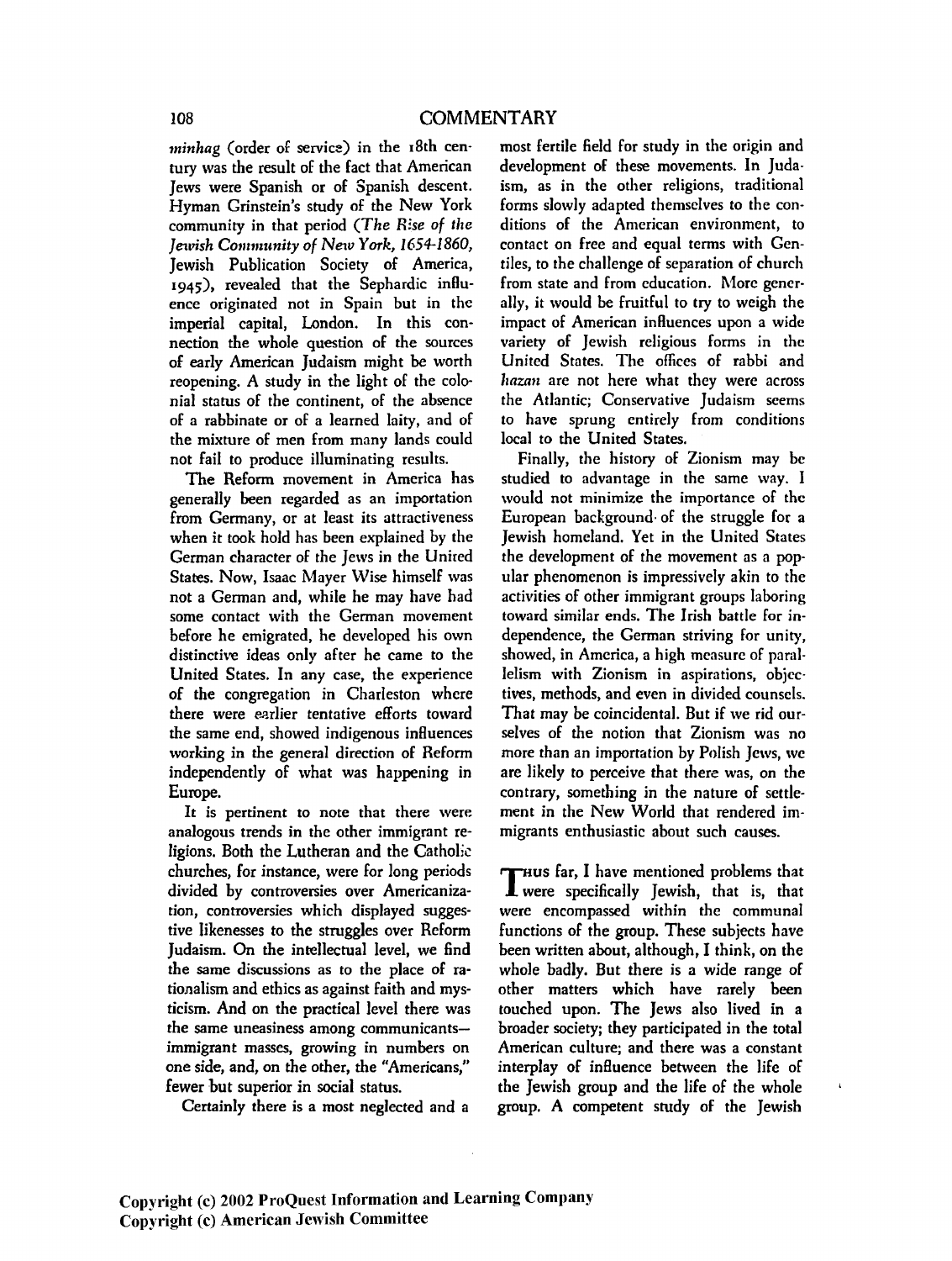press, of the Jewish stage, or of Jewish charitable institutions would throw light both on the development of Jewish culture and the development of the American press, the American stage, and American charitable institutions. Understanding these facets of Jewish life would unquestionably contribute to understanding American society, where such group activity plays a critical part.

On this aspect of the problem, our historiography has been particularly one-sided, for it has concentrated only on the survivors, on those who remained Jews, and continued to lead Jewish lives. I know of no attempts to study the causes of "leakage," to assess the extent of loss of faith or of deviations away from the community. Probably there were in the 19th century and early in this century a large number of conversions. I say, probably, because the weight of much scattered evidence seems to indicate that. I do not know; no one knows. Yet it is certainly important in understanding the elements of cohesion in the group to know not only why some people remain Jews, but also why others do not.

Whether Americanization led to the strengthening or the weakening of the community, it entailed all sorts of interesting problems of acculturation. The extent of our ignorance of these matters is appalling. The Jewish family, for instance, is conventionally described as granite·like, as resistant to change, and as possessing a magnetic hold over its members. However, in novels, and in personal narratives like E. G. Stern's My *Mother and* I, we catch glimpses of elc· ments of instability and strain. And from time to time we encounter stray bits of evi· dence that strengthen that impression. In 1912, Arthur Holitscher, a German socialist visiting the United States, spent some time among the hobos; he noticed a large propor· tion of Jews in the ranks of the vagrants, a· fact which he took as evidence of disrupted family life. All we have is such fragmentary data, from which no one could venture to leap to any conclusions.

All these cases underline the need for studying the experience of the Jews as the

experience of an immigrant group. What is important is not that three thousand were here in 1776 but that they were still on their way in the hundreds of thousands after 1900. Like the other peoples who came to build the New World, their history is the history of the adjustment of old ways to new conditions, of old forms to new contents. And their history must be viewed as an aspect of that process of adaptation.

The Jews did not come empty-handed to the United States. But blanket references to tradition and heritage are unenlightening unless we know how those affectedand were affected by-the American context into which they were brought.

I LMOST thirty years ago, Edward Chan-.ti. ning noted in his extensive *History* of *the United States* that the story of the Jews in America was less completely written and less understood than that of any other major ethnic element in the population of the nation. Three decades have gone by since Channing made those discouraging remarks. But the lapse of time has not added to the total fund of our available knowledge of the American Jewish past. A series of general books have mechanically ground out the same old routine. Occasional biographies have thrown light on the work of notable individuals. But in the realm of writing that digs to the bed-rock of the subject, a few works-the study of New York previously mentioned, for example, and Yivo's (the Yiddish Scientific Institute) account of the labor movement-stand out in lonely and uncomfortable isolation.

This is a deplorable situation. Historians in general find here an intolerable gap in the understanding of the development of American society; they know they cannot estimate the role of an important component of the national population. The gap is even more regrettable from the point of view of the thinking Jews who are today attempting to understand the nature of their identity as a group within American society. At a time when the meanings of Judaism and of its cultural orientation are everywhere being